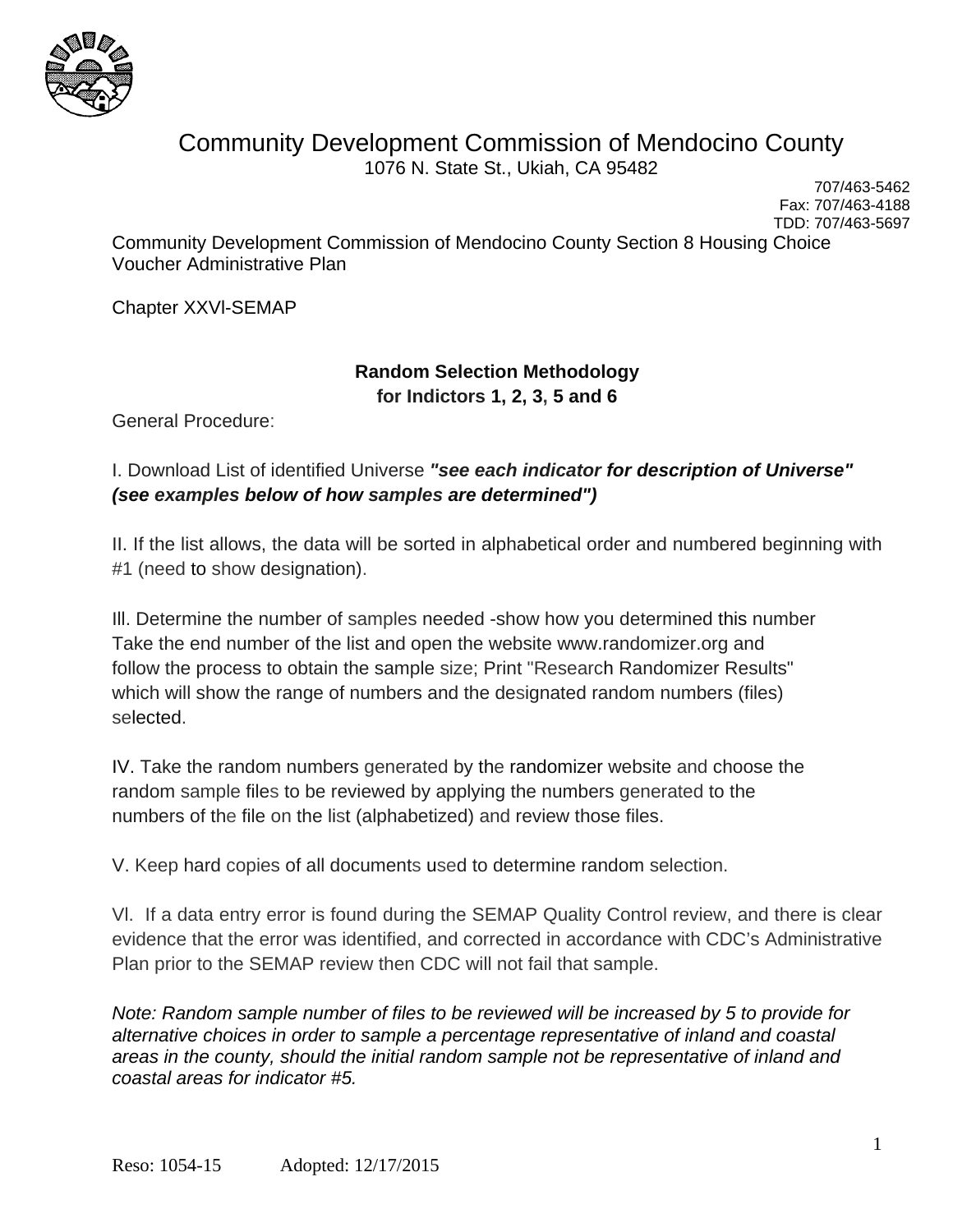

1076 N. State St., Ukiah, CA 95482

707/463-5462 Fax: 707/463-4188 TDD: 707/463-5697

#### **Selection from the Waiting List - Indicator #1;**

Where the universe is: the number of admissions in the last year for each of the TWO quality control samples under the SEMAP indicator at Sec. 985.3(a) Selection from the Waiting List

- Quality Control Sample 1: Number of new admissions
- Quality Control Sample 2: Applications reaching the top of the list

Same universe for both QC samples All admissions to the tenant-based HCV Program

Data Collection

• In-house (YARDI) software report of all new admissions

Qualified staff will conduct quality control on this indicator, preferably on a quarterly basis. The methodology outlined above regarding the universe and number of files to review will be clearly documented as to:

> Universe number Sample Size Outcome of each review

These results will be placed in a format, such as a binder, that is easily audited both by the IA and HUD, should they do a confirmatory review. Documentation contained in the binder will include methodology of random selection.

#### **Reasonable Rent - Indicator #2;**

Where the universe is:the number of families assisted. 24 CFR 985.3 **Universe includes**

- Active HAPS
- Terminations/EOP
- Port-outs
- Port-ins absorbed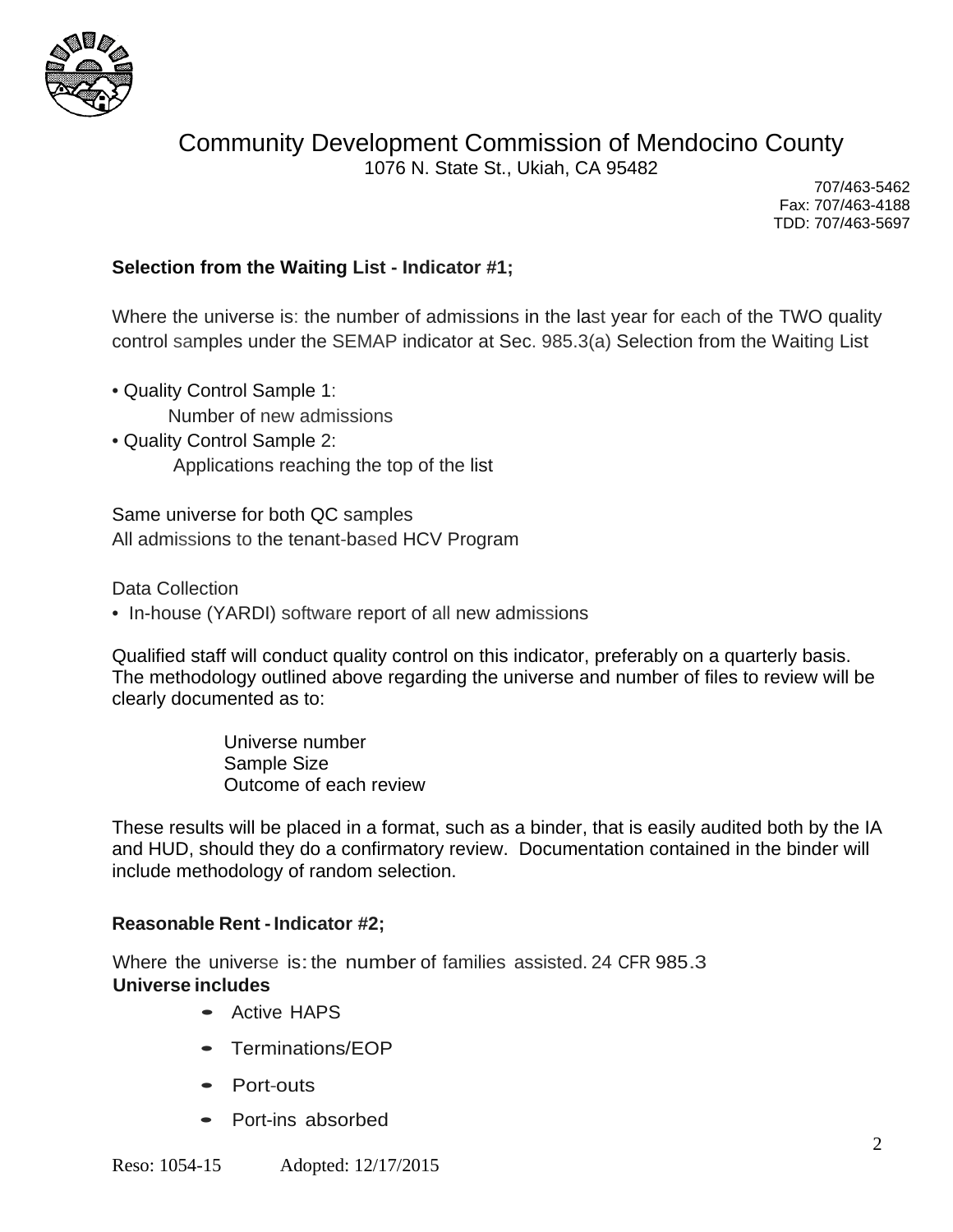

707/463-5462 Fax: 707/463-4188 TDD: 707/463-5697

#### • **Quality Control Samples**

• Filtered to include only files where Rent Reasonableness n e e d e d to be performed during fiscal year

Qualified staff will conduct quality control on this indicator preferably on a quarterly basis. The methodology outlined above regarding the universe and number of files to review will be clearly documented as to:

Universe number Sample Size Outcome of each review

These results will be placed in a format, such as a binder, that is easily audited both by the IA and HUD, should they do a confirmatory review. Documentation contained in the binder will include methodology of random selection.

#### **Determination of adjusted income - Indicator #3;**

Where the universe is:the number of families assisted 24 CFR 985.3

- **Universe includes:**
	- Active HAPS
	- Terminations/EOP
	- Port-outs
	- Port-ins
- **Quality Control Samples**
	- Includes all assisted families

Qualified staff will conduct quality control on this indicator preferably on a quarterly basis. The methodology outlined above regarding the universe and number of files to review will be clearly documented as to:

Universe number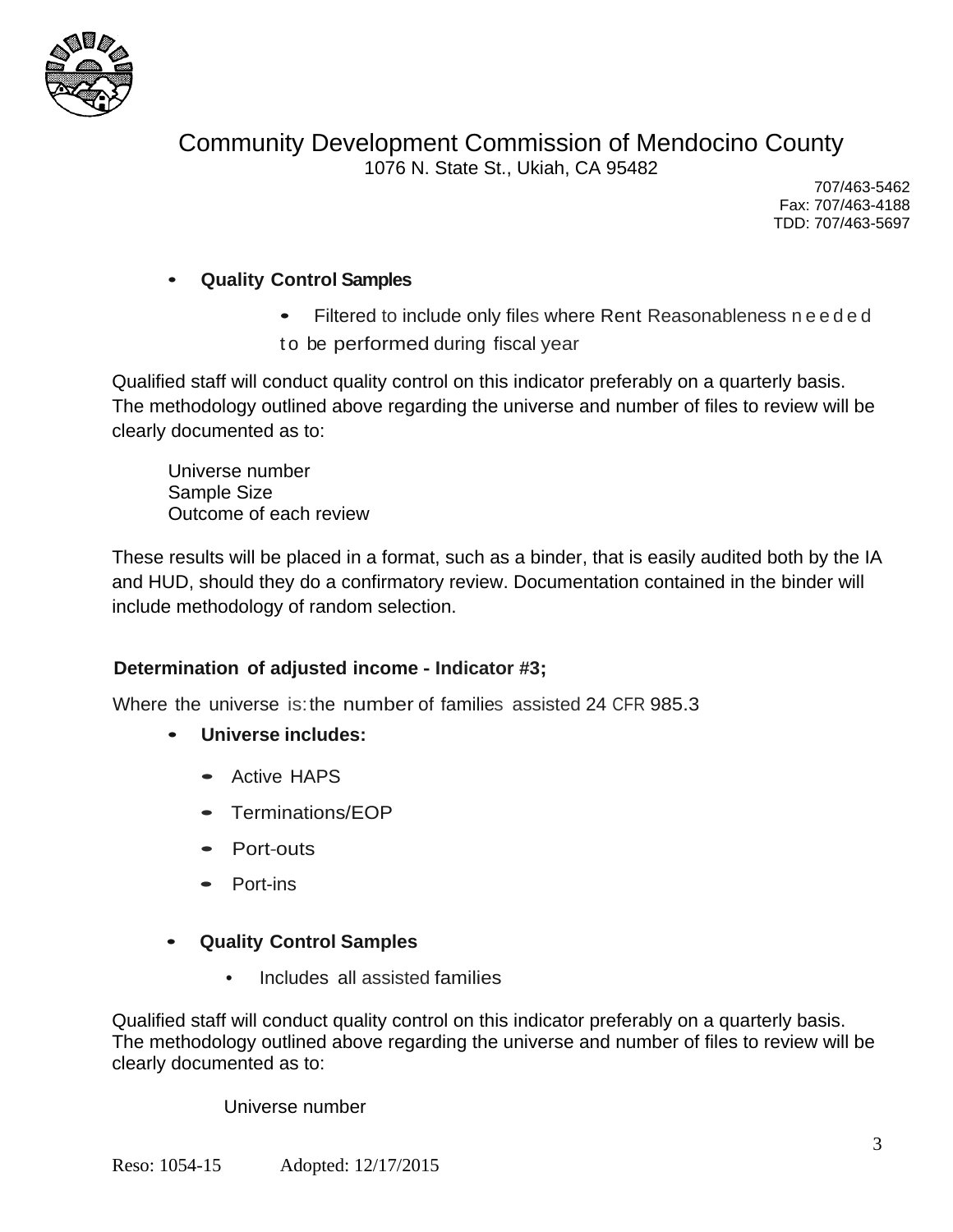

1076 N. State St., Ukiah, CA 95482

707/463-5462 Fax: 707/463-4188 TDD: 707/463-5697

 Sample Size Outcome of each review

These results will be placed in a format, such as a binder, that is easily audited both by the IA and HUD, should they do a confirmatory review. Documentation contained in the binder will include methodology of random selection.

#### **HQS-Quality Control Inspections Indicator #5;**

Where the universe is: the number of units under HAP contract during the last completed PHA fiscal year. {24 CFR 985.3}

#### • **Quality Control Sample**

• **Includes**

• The PHAs sample size is drawn from recently completed HQS inspections no later than 90 days preceding re-inspection.

• Must represent a cross section of neighborhoods and cross section of inspectors.

• The sample should also include a cross-section of initial and annual inspections.

Qualified staff will conduct quality control on this indicator preferably on a quarterly basis. The methodology outlined above regarding the universe and number of files to review will be clearly documented as to:

> Universe number Sample Size Outcome of each review

These results will be placed in a format, such as a binder, that is easily audited both by the IA and HUD, should they do a confirmatory review. Documentation contained in the binder will include methodology of random selection.

#### **HQS-Enforcement-Indicator #6;**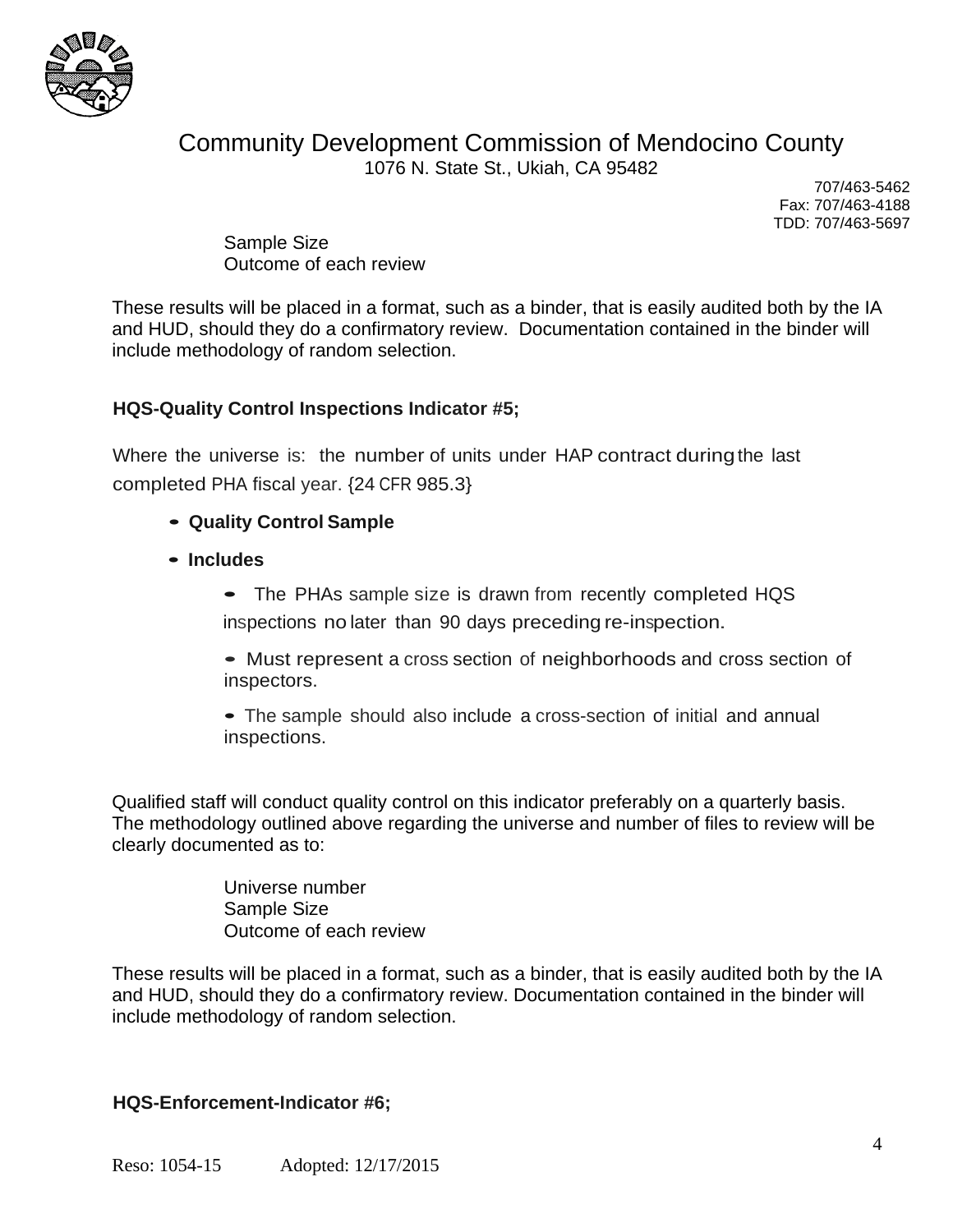

707/463-5462 Fax: 707/463-4188 TDD: 707/463-5697

Where the universe is: the number of failed HQS inspections in the last year.

- Quality Control Sample
- Includes:

• Where the unit fails to meet HQS inspections of any cited life threatening deficiencies, are corrected within 24 hours from the inspection.

• All other cited HQS deficiencies are corrected within no more than 30 days from the inspection or any PHA approved inspections.

• Each HQS inspection of a unit under contract where The PHA stops (abates) HAP beginning no later than the first day of the month following the specified correction period or terminates HAP contract.

• For family-caused defects take prompt and vigorous action to enforce the family obligations (24 CFR 982.404).

Qualified staff will conduct quality control on this indicator preferably on a quarterly basis. The methodology outlined above regarding the universe and number of files to review will be clearly documented as to:

> Universe number Sample Size Outcome of each review

These results will be placed in a format, such as a binder, that is easily audited both by the IA and HUD, should they do a confirmatory review. Documentation contained in the binder will include methodology of random selection.

#### **SUBJECT: Determination of SEMAP Universe**

1) Under CFR § 985.2, PHA's quality control sample means an annual sample of files or records drawn in an unbiased manner and reviewed by a PHA supervisor (or by another qualified person other than the person who performed the original work) to determine if the work documented in the files or records conforms to program requirements. The minimum size of the PHA's quality control sample is as follows: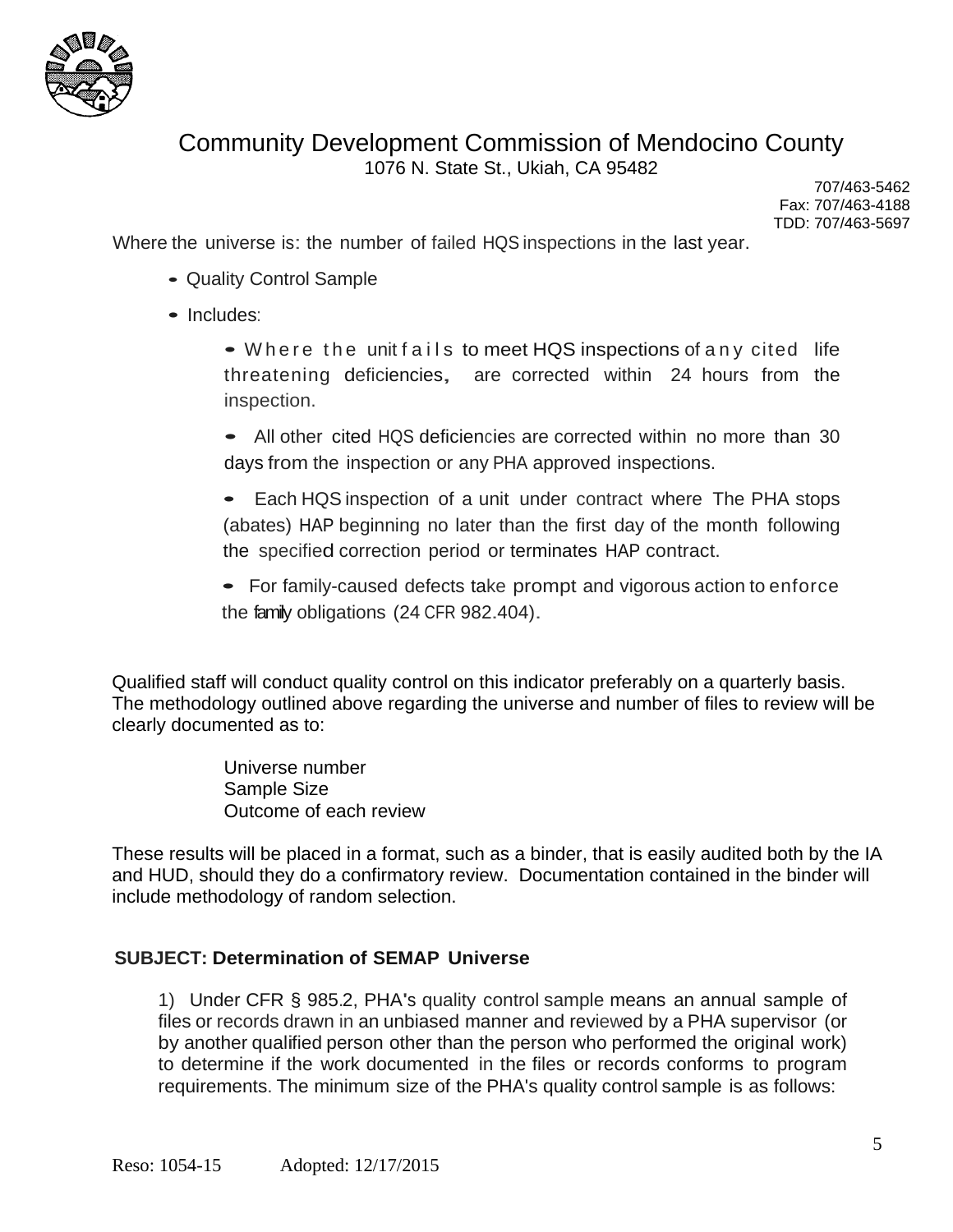

707/463-5462 Fax: 707/463-4188 TDD: 707/463-5697

| Universe Minimum number of files or records to be sampled:    |
|---------------------------------------------------------------|
| 50 or less 5                                                  |
| 51-600: 5 plus 1 for each 50 (or part of 50) over 50.         |
| 601-2000: 16 plus 1 for each 100 (or part of 100) over 600.   |
| Over 2000: 30 plus 1 for each 200 (or part of 200) over 2000. |

Where the universe is: the number of admissions in the last year for each of the two quality control samples under the SEMAP indicator at § 985.3(a) Selection from the Waiting List; the number of families assisted for the SEMAP indicators at § 985.3(b) Reasonable Rent, and 985.3(c) Determination of Adjusted Income; the number of units under HAP contract during the last completed PHA fiscal year for the SEMAP indicator at § 985.3(e) HQS Quality Control Inspections;and the number of failed HQS inspections in the last year for the SEMAP indicator at § 985.3(f) HQS Enforcement.

2) Under the Housing Choice Voucher Administrative Plan, Chapter XXVl. , several of the SEMAP indicators are scored based on a review of a quality control sample selected for this purpose. CDC or the Independent Auditor must select an unbiased sample that provides an adequate representation of the types of information to be assessed, in accordance with SEMAP requirements [24 CFR 985.2].

#### **MANAGEMENT ASSESSMENT (SEMAP)**

#### **OVERVIEW**

The Section 8 Management Assessment Program (SEMAP) is a tool that allows HUD to measure CDC performance in key areas to ensure program integrity and accountability. SEMAP scores translate into a rating for CDC as either high performing, standard, or troubled. Scores on individual SEMAP indicators, as well as overall SEMAP ratings, can affect CDC in several ways.

• High-performing PHAs can be given a competitive advantage under notices of funding availability [24 CFR 985.103].

• PHAs with deficiencies on one or more indicators are required to correct the deficiencies and report to HUD [24 CFR 985.106].

• PHAs with an overall rating of "troubled" are subject to additional HUD oversight, including on-site reviews by HUD staff, a requirement to develop a corrective action plan, and monitoring to ensure the successful implementation of the corrective action plan. In addition, PHAs that are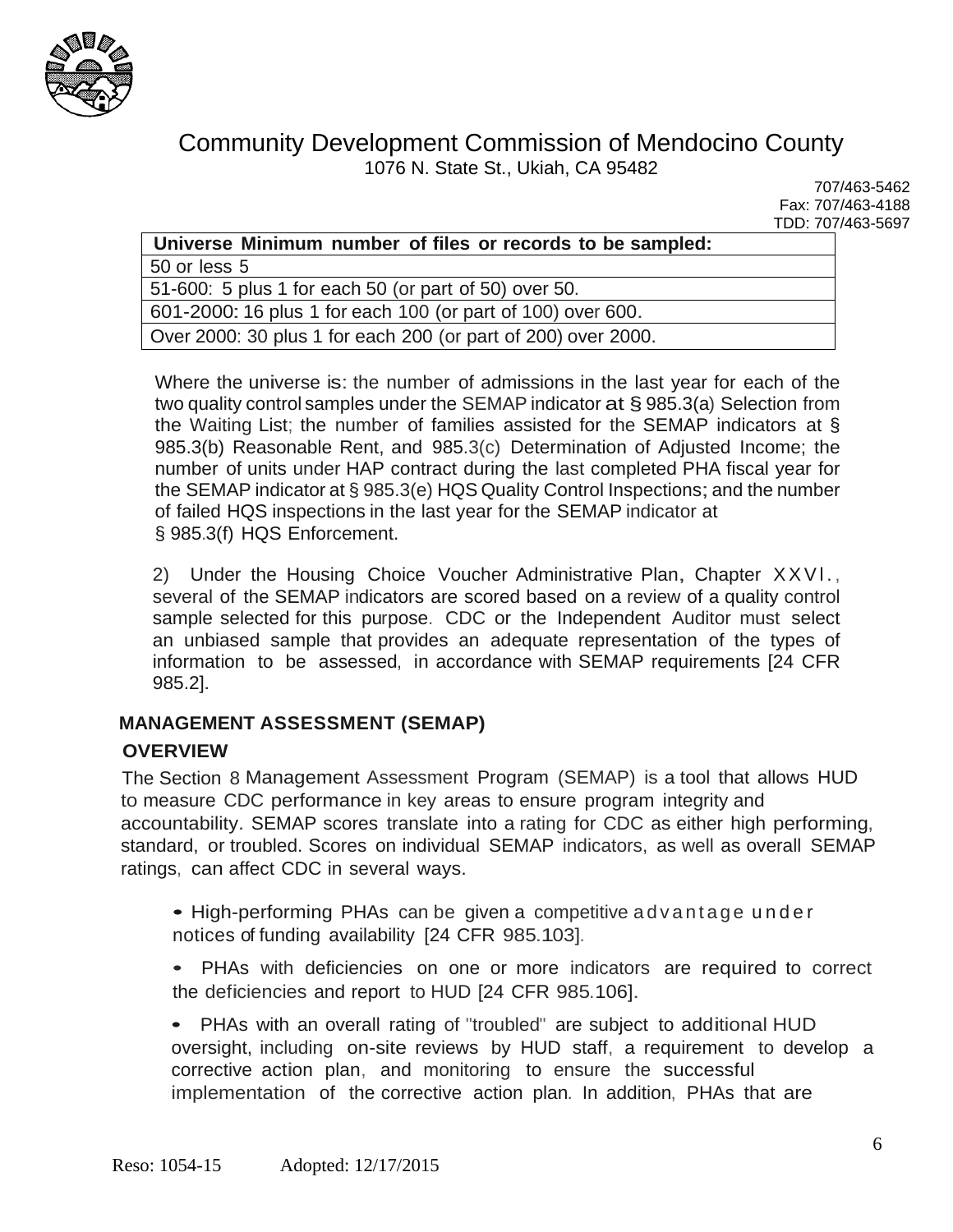

1076 N. State St., Ukiah, CA 95482

707/463-5462 Fax: 707/463-4188 TDD: 707/463-5697

designated "troubled" may not use any part of the administrative fee reserve for other housing purposes [24 CFR 985.107].

• HUD may determine that a PHA's failure to correct identified SEMAP deficiencies or to prepare and implement a corrective action plan required by HUD constitutes a default under the ACC [24 CFR 985.109].

#### **SEMAP CERTIFICATION [24 CFR 985.101]**

CDC must submit the HUD-required SEMAP certification form within 60 calendar days after the end of fiscal year. The certification must be approved by C o m m u n i t y Development of Mendocino County board resolution and signed by the executive director. The certification must be executed by the Section 8 program director.

PHAs with less than 250 voucher units are only required to be assessed every other PHA fiscal year. HUD will assess such PHAs annually if the PHA elects to have its performance assessed on an annual basis; or is designated as "troubled" [24 CFR 985.105].

Failure of a PHA to submit its SEMAP certification within the required time frame will result in an overall performance rating of "troubled."

A PHA's SEMAP certification is subject to HUD verification by an on-site confirmatory review at any time.

Upon receipt of the PHA's SEMAP certification, HUD will rate the PHA's performance under each SEMAP indicator in accordance with program requirements.

The SEMAP certification will be presented to the Board of Commissioners annually at its November Board meeting for their approval. The department manager is responsible for preparation of this certification.

Prior to November 29<sup>th</sup> of each year, and after Board approval, the Executive director will submit the SEMAP certification in the prescribed HUD format.

#### **HUD Verification Method**

Several of the SEMAP indicators are scored based on a review of a quality control sample selected for this purpose. CDC or the Independent Auditor must select an unbiased sample that provides an adequate representation of the types of information to be assessed, in accordance with SEMAP requirements [24 CFR 985.2].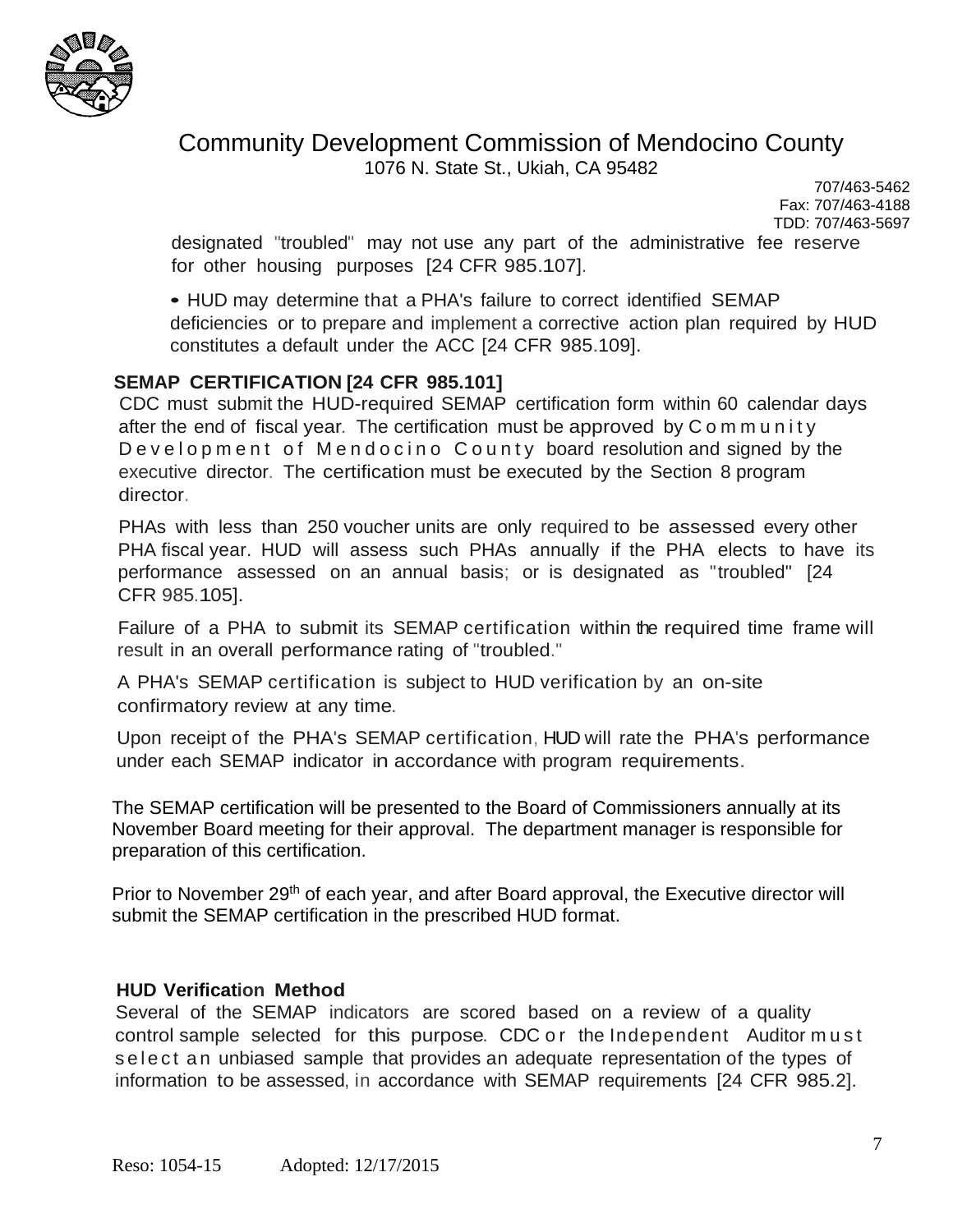

1076 N. State St., Ukiah, CA 95482

707/463-5462 Fax: 707/463-4188 TDD: 707/463-5697

If the HUD verification method for the indicator relies on data in the Form-50058 module (formerly known as MTCS) in the PIH Information Center (PIC), and HUD determines that those data are insufficient to verify the PHA's certification on the indicator due to the PHA's failure to adequately report family data, HUD will assign a zero rating for the indicator [24 CFR 985.3].

#### **SEMAP INDICATORS [24 CFR 985.3 and form HUD-52648]**

The table below lists each of the SEMAP indicators, contains a description of each indicator, and explains the basis for points awarded under each indicator.

A PHA that expends less than \$300,000 in Federal awards and whose Section 8 programs are not audited by an independent auditor, is not be rated under SEMAP indicators 1-7.

### **SEMAP Indicators**

### **Indicator 1: Selection from the waiting list Maximum Score: 15**

• This indicator shows whether CDC has written policies in its administrative plan for selecting applicants from the waiting list and whether CDC follows these policies when selecting applicants for admission from the waiting list.

• Points are based on the percent of families that are selected from the waiting list in accordance w i th CDC's written policies, according to CDC's quality control sample.

#### **Indicator 2: Rent reasonableness Maximum Score: 20**

• This indicator shows whether CDC has and implements a reasonable written method to determine and document for each unit leased that the rent to owner is reasonable based on current rents for comparable unassisted units

• Points are based on the percent of units for which CDC follows its written method to determine reasonable rent and has documented its determination that the rent to owner is reasonable, according to CDC's quality control sample.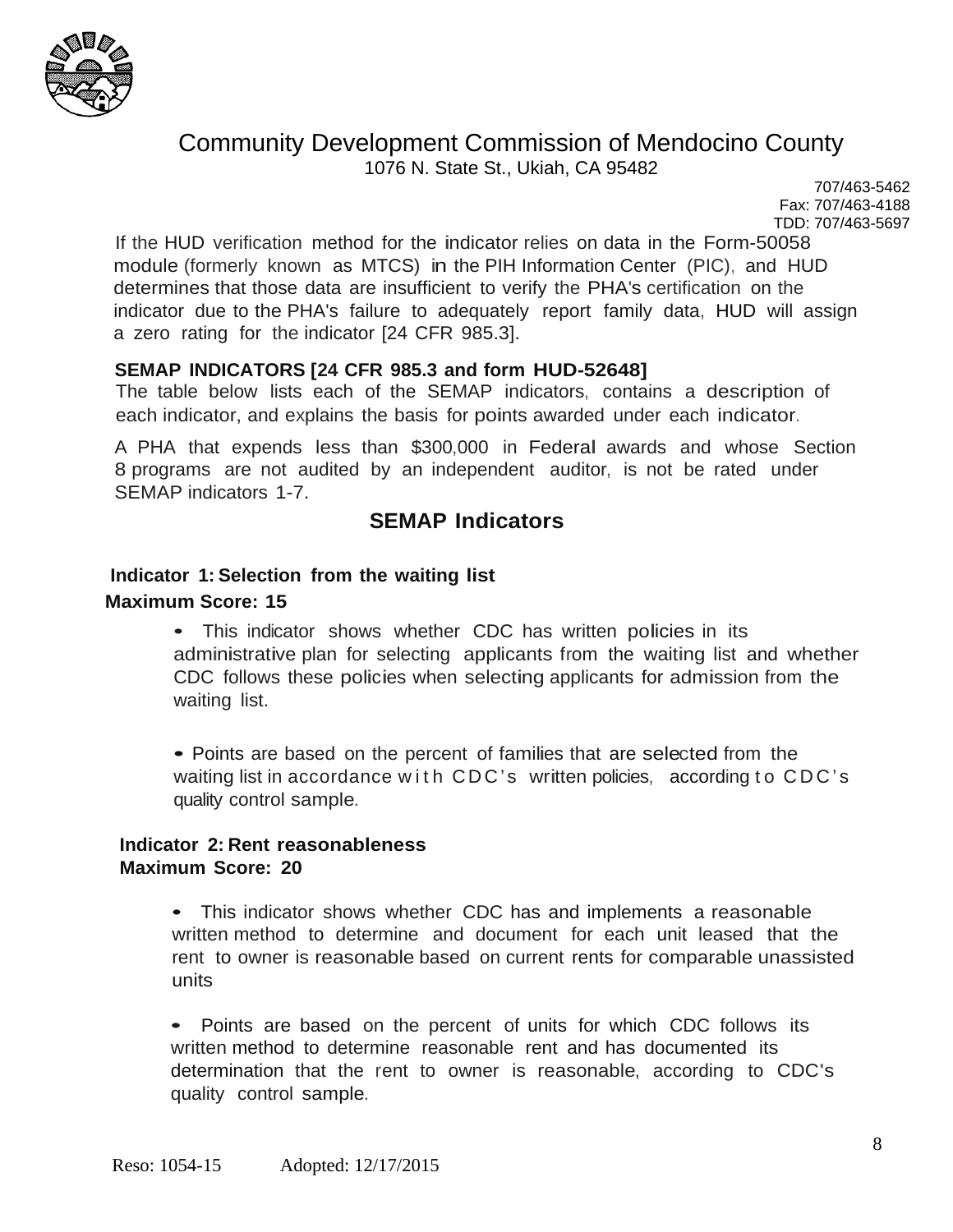

707/463-5462 Fax: 707/463-4188 TDD: 707/463-5697

#### **Indicator 3: Determination of adjusted income Maximum Score: 20**

- This indicator measures whether CDC verifies and correctly determines adjusted income for each assisted family, and where applicable, uses the appropriate utility allowances for the unit leased in determining the gross rent.
- Points are based on the percent of files that are calculated and verified correctly, according to CDC's quality control sample.

#### **Indicator 4: Utility allowance schedule Maximum Score: 5**

- This indicator shows whether CDC maintains an up-to-date utility allowance Schedule.
- Points are based on whether CDC has reviewed the utility allowance Schedule and adjusted it when required, according to CDC's certification.

**CDC will annually review its Utility allowance Schedule, and if changes are necessary based on changes of 10% or more in a utility rate since the last review, will request the Board of Commissioners to adopt an updated schedule. The utility allowance schedule will be approved by the Board of Commissioners by resolution, and will have a clear effective date.** 

#### **Indicator 5: HQS quality control inspections Maximum Score: 5**

• This indicator shows whether the CDC supervisor re-inspects a sample of units under contract during CDC's fiscal year, which meets the minimum sample size requirements for quality control of HQS inspections.

• Points are based on whether the required quality control re-inspections were completed, according to CDC's certification.

#### **Indicator 6: HQS enforcement**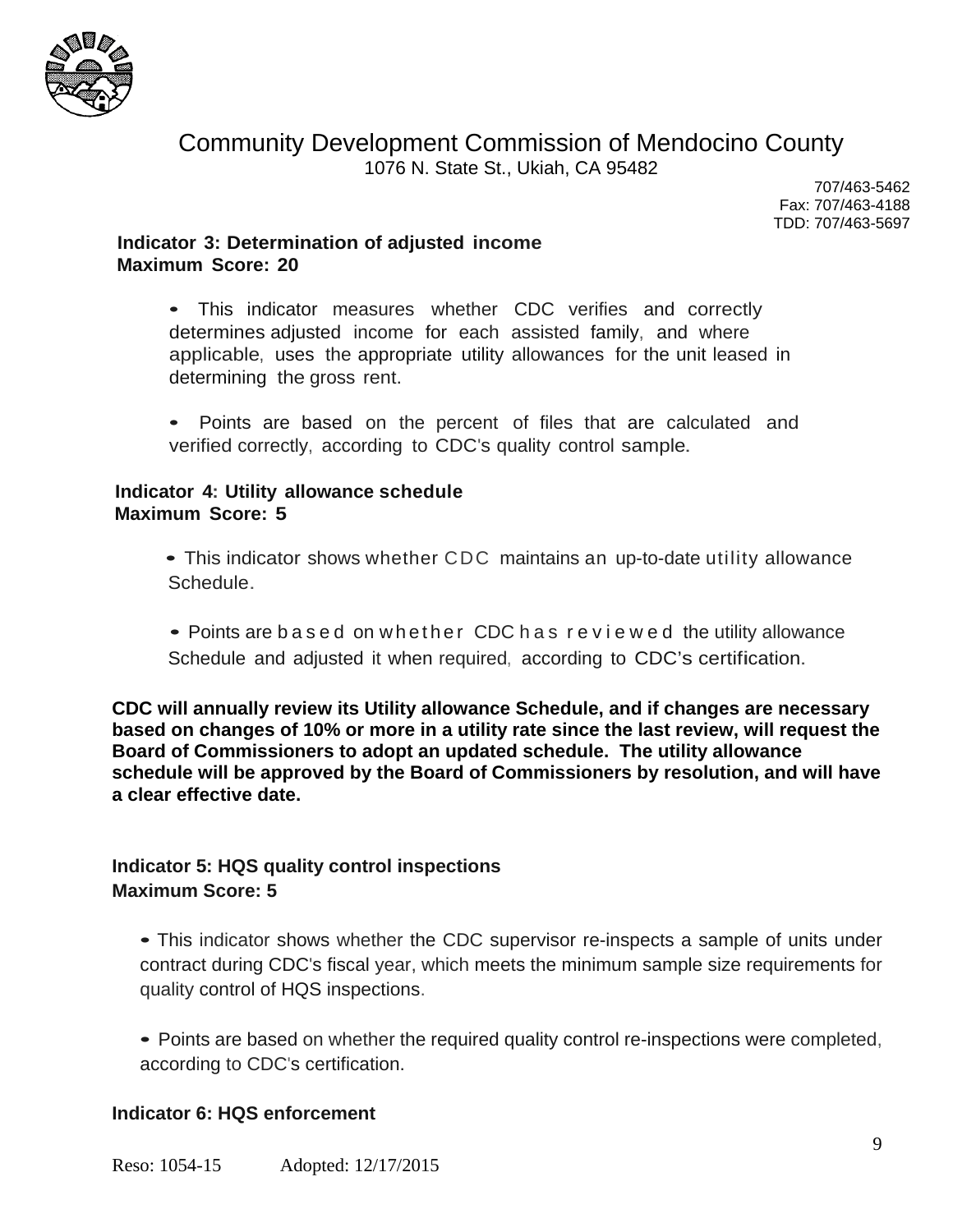

1076 N. State St., Ukiah, CA 95482

707/463-5462 Fax: 707/463-4188 TDD: 707/463-5697

#### **Maximum Score: 10**

• This indicator shows whether, following each HQS inspection of a unit under contract where the unit fails to meet HQS, any cited life-threatening deficiencies are corrected within 24 hours from the inspection and all other deficiencies are corrected within no more than 30 calendar days from the inspection or any CDC-approved extension.

• Points are based on whether CDC corrects all HQS deficiencies in accordance with required time frames, according to CDC's certification.

#### **Indicator 7: Expanding housing opportunities Maximum Points: 5**

#### **NOTE: This indicator does not apply to Community Development Commission of Mendocino County.**

- Only applies to PHAs with jurisdiction in metropolitan FMR areas.
- This indicator shows whether CDC has adopted and implemented a written policy to encourage participation by owners of units located outside areas of poverty or minority concentration; informs voucher holders of the full range of areas where they may lease units both inside and outside CDC's jurisdiction;

and supplies a list of landlords or other parties who are willing to lease units or help families find units, including units outside areas of poverty or minority concentration.

• Points are based on whether CDC has adopted and implemented written policies in accordance with SEMAP requirements, according to CDC's certification.

## **Indicator 8: FMR limit and payment standards**

#### **Maximum Score: 5**

• This indicator shows whether CDC has adopted a payment standard schedule that establishes payment standard amounts by unit size for each FMR area in CDC's jurisdiction, that are within the basic range of 90 to 110 percent of the published FMR.

• Points are based on whether CDC has appropriately adopted payment standard schedule(s), according to CDC's certification.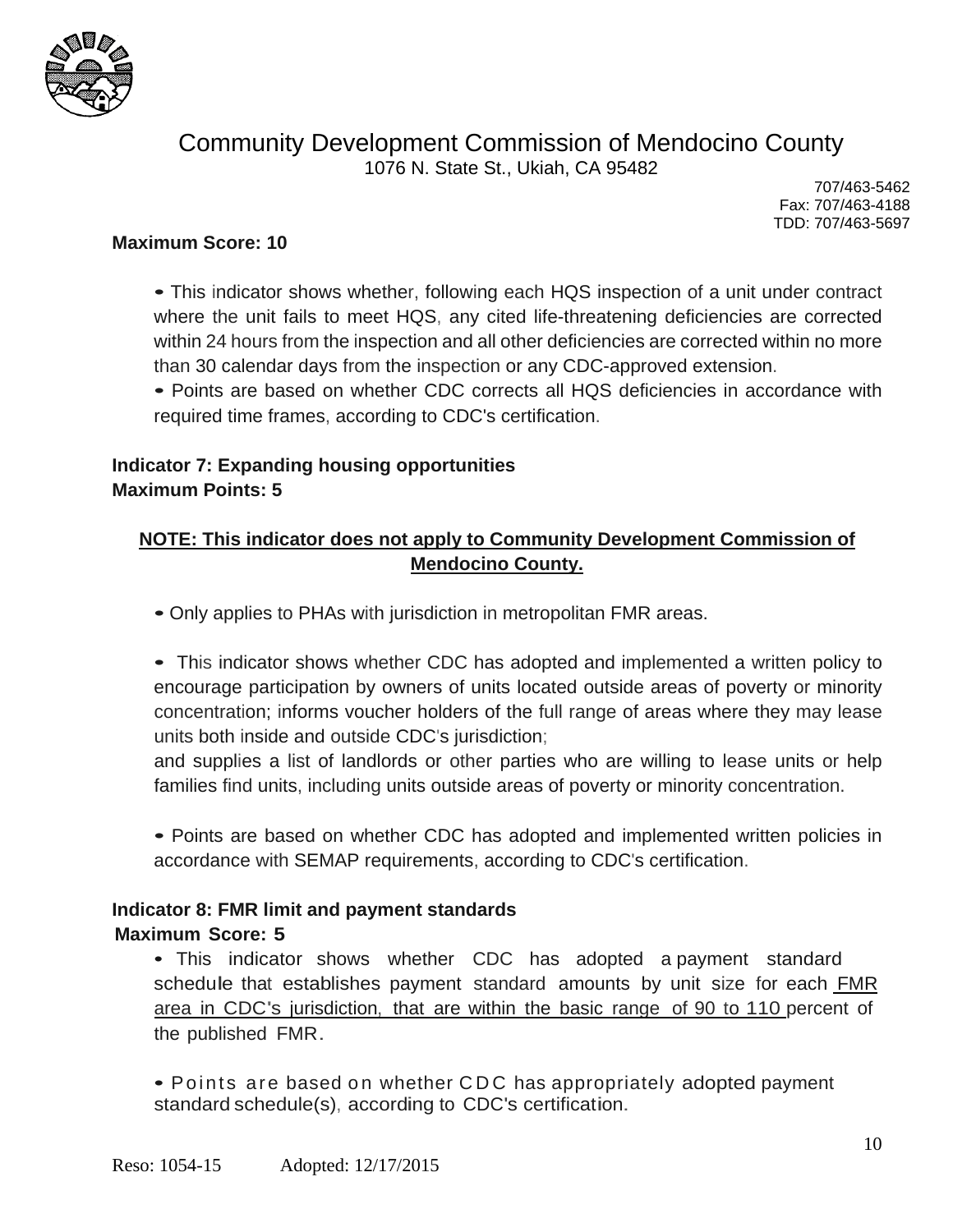

1076 N. State St., Ukiah, CA 95482

707/463-5462 Fax: 707/463-4188 TDD: 707/463-5697

CDC will annually review the Fair Market Rents approved by HUD to develop payment standards that are neither over 110% nor under 90% of the Fair Market Rents. These Payment Standards will be provided to the Board of Commissioners for approval by resolution annually.

#### **Indicator 9: Annual reexaminations Maximum Points: 10**

- This indicator shows w hether CDC completes a reexamination for each participating family at least every 12 months.
- Points are based on the percent of reexaminations that are more than 2 months overdue, according to data from PIC.

#### **Indicator 10: Correct tenant rent calculations Maximum Points: 5**

• This indicator shows whether CDC correctly calculates the family's share of the rent to owner.

• Points are based on the percent of correct calculations of family share of the rent, according to data from PIC.

#### **Indicator 11: Pre contract HQS inspections Maximum Points: 5**

• This indicator shows whether newly leased units pass HQS inspection on or before the effective date of the assisted lease and HAP contract.

• Points are based on the percent of newly leased units that passed HQS inspection prior to the effective date of the lease and HAP contract, according to data from PIC.

#### **Indicator 12: Annual HQS inspections Maximum Points: 10**

• This indicator shows whether CDC inspects each unit under contract at least annually.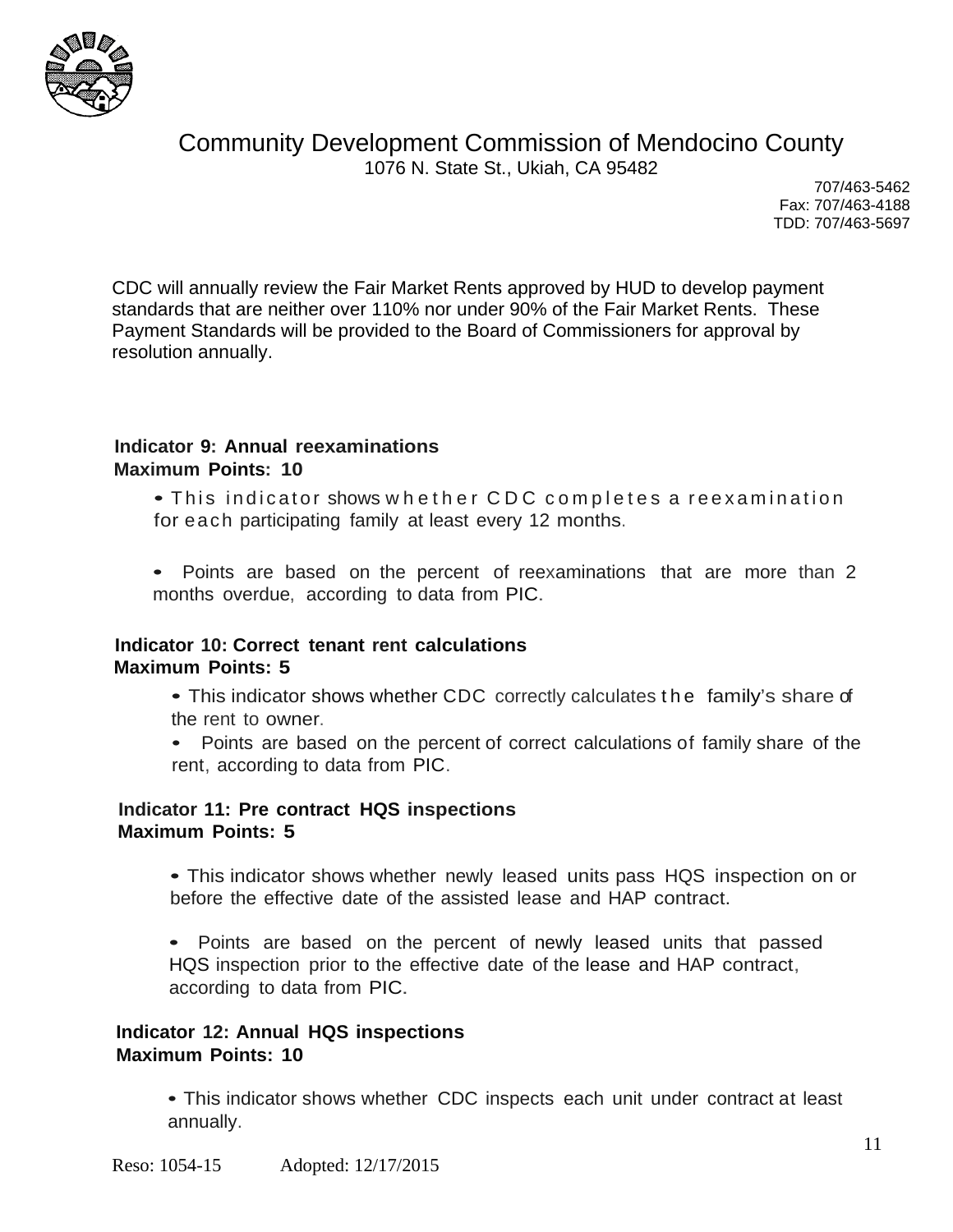

1076 N. State St., Ukiah, CA 95482

707/463-5462 Fax: 707/463-4188 TDD: 707/463-5697

• Points are based on the percent of annual HQS inspections of units under contract that are more than 2 months overdue, according to data from PIC.

#### **Indicator 13: Lease up Maximum Points: 20 points**

- This indicator shows whether CDC enters HAP contracts for the number of units or funding reserved under ACC for at least one year.
- Points are based on the percent of units leased during the last completed CDC fiscal year, or the percent of allocated budget authority that has been expended by CDC, according to data from CDC's last year-end operating statement that is recorded in HUD's accounting system.

#### **Indicator 14: Family self-sufficiency (FSS) enrollment and escrow account balances Maximum Points: 10**

#### **NOTE: This indicator does not apply to Community Development Commission of Mendocino County.**

- Only applies to PHAs with mandatory FSS programs.
- This indicator shows whether CDC has enrolled families in the FSS program as required, and measures the percent of current FSS participants that have had increases in earned income which resulted in escrow account balances.
- Points are based on the percent of mandatory FSS slots that are filled and the percent of families with escrow account balances, according to data from PIC.

#### **Success Rate of Voucher Holders Maximum Points: 5**

#### **NOTE: This indicator does not apply to Community Development Commission of Mendocino County.**